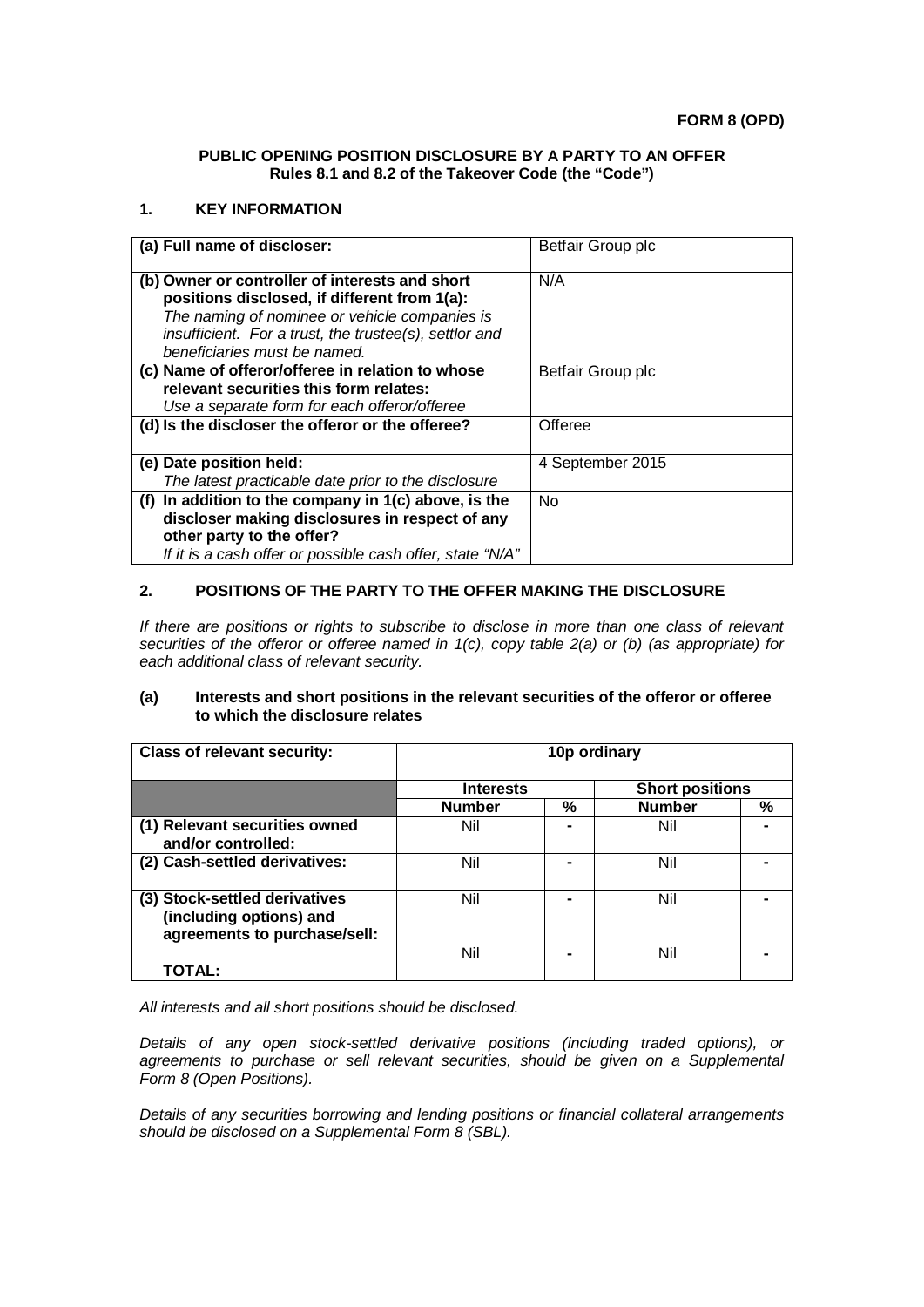## **(b) Rights to subscribe for new securities**

| Class of relevant security in relation to<br>which subscription right exists: | N/A |
|-------------------------------------------------------------------------------|-----|
| Details, including nature of the rights                                       | N/A |
| concerned and relevant percentages:                                           |     |

## **3. POSITIONS OF PERSONS ACTING IN CONCERT WITH THE PARTY TO THE OFFER MAKING THE DISCLOSURE**

**Details of any interests, short positions and rights to subscribe (including directors' and other employee options) of any person acting in concert with the party to the offer making the disclosure:**

a) Beneficial holdings of directors of Betfair Group plc in its ordinary shares

| <b>Name</b>             | <b>Position</b>                               | Number of shares | <b>Percentage holding</b> |
|-------------------------|-----------------------------------------------|------------------|---------------------------|
| <b>Gerald Corbett</b>   | Non-Executive<br>Chairman                     | 17,500           | $0.00\%$                  |
| <b>Breon Corcoran</b>   | <b>Chief Executive</b><br>Officer             | 226,041          | $0.00\%$                  |
| lan Dyson               | Senior Independent<br><b>Director</b>         | 7,437            | $0.00\%$                  |
| Zillah Byng-Maddick     | Independent Non-<br><b>Executive Director</b> | 2,187            | $0.00\%$                  |
| Jeremy Peter<br>Jackson | Independent Non-<br><b>Executive Director</b> | 2,187            | $0.00\%$                  |
| Leo Quinn               | Independent Non-<br><b>Executive Director</b> | 869              | $0.00\%$                  |

b) Options and awards held by directors of Betfair Group plc in its ordinary shares

### **Breon Corcoran**

| <b>Name</b>      | <b>Grant Date</b> | <b>Grant Price</b> | Shares in<br>respect of<br>which options<br>granted | <b>Exercise Date /</b><br><b>Exercise</b><br><b>Period</b> |
|------------------|-------------------|--------------------|-----------------------------------------------------|------------------------------------------------------------|
| Deferred Share   |                   |                    |                                                     | 05/07/2014 -                                               |
| Incentive Plan   | 05/07/2013        | 0.001              | 18,425                                              | 04/07/2023                                                 |
| Deferred Share   |                   |                    |                                                     | 27/06/2015 -                                               |
| Incentive Plan   | 27/06/2014        | 0.001              | 23,921                                              | 26/06/2024                                                 |
| Deferred Share   |                   |                    |                                                     | 01/07/2016 -                                               |
| Incentive Plan   | 01/07/2015        | 0.00095            | 13,499                                              | 30/06/2025                                                 |
| Nil-cost options |                   |                    |                                                     | 01/08/2015 -                                               |
|                  | 01/08/2012        |                    | 500,000                                             | 31/07/2022                                                 |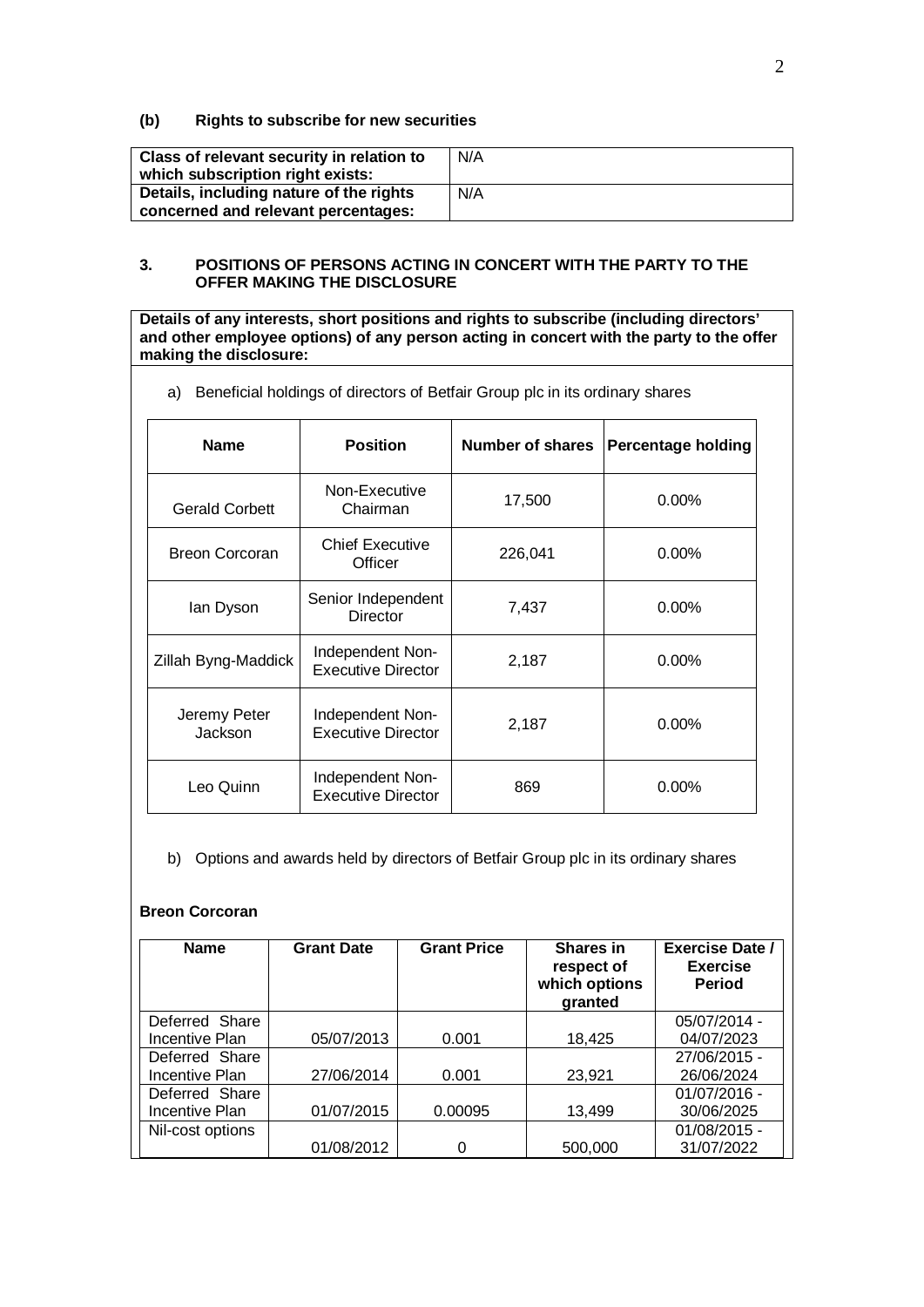| Term<br>Long          |            |         |         | 23/07/2016 -   |
|-----------------------|------------|---------|---------|----------------|
| Incentive Plan        | 23/07/2013 | 0.001   | 173,668 | 22/07/2023     |
| Term<br>Long          |            |         |         | 27/06/2017 -   |
| Incentive Plan        | 27/06/2014 | 0.001   | 159,855 | 26/06/2024     |
| Term<br>Long          |            |         |         | 01/07/2018 -   |
| <b>Incentive Plan</b> | 01/07/2015 | 0.00095 | 67,657  | 30/06/2025     |
| Restricted            |            |         |         | 116,667        |
| shares                |            |         |         | remaining, to  |
|                       |            |         |         | release        |
|                       |            |         |         | automatically  |
|                       |            |         |         | on date of 2.7 |
|                       | 01/08/2012 | 0       | 116,667 | announcement   |
| BETsave 2013          |            |         |         | $01/11/2016 -$ |
|                       | 04/10/2013 | 8.1667  | 1,102   | 01/05/2017     |
| BETsave 2014          |            |         |         | $01/12/2017 -$ |
|                       | 07/11/2014 | 9.0810  | 991     | 31/05/2018     |

# **Alex Gersh**

| <b>Name</b>           | <b>Grant Date</b> | <b>Grant Price</b> | <b>Shares in</b> | <b>Exercise Date /</b> |
|-----------------------|-------------------|--------------------|------------------|------------------------|
|                       |                   |                    | respect of       | <b>Exercise</b>        |
|                       |                   |                    | which options    | <b>Period</b>          |
|                       |                   |                    | granted          |                        |
| Deferred Share        |                   |                    |                  | 05/07/2014 -           |
| Incentive Plan        | 05/07/2013        | 0.001              | 7,212            | 04/07/2023             |
| Deferred Share        |                   |                    |                  | 27/06/2015 -           |
| Incentive Plan        | 27/06/2014        | 0.001              | 18,579           | 26/06/2024             |
| Deferred Share        |                   |                    |                  | $01/07/2016 -$         |
| Incentive Plan        | 01/07/2015        | 0.00095            | 10,009           | 30/06/2025             |
| Term<br>Long          |                   |                    |                  | 13/12/2015 -           |
| Incentive Plan        | 13/12/2012        | 0.001              | 108,788          | 12/12/2022             |
| Term<br>Long          |                   |                    |                  | 23/07/2016 -           |
| <b>Incentive Plan</b> | 23/07/2013        | 0.001              | 89,925           | 22/07/2023             |
| Term<br>Long          |                   |                    |                  | 27/06/2017 -           |
| Incentive Plan        | 27/06/2014        | 0.001              | 82,772           | 26/06/2024             |
| Term<br>Long          |                   |                    |                  | $01/07/2018 -$         |
| <b>Incentive Plan</b> | 01/07/2015        | 0.00095            | 34,012           | 30/06/2025             |
|                       |                   |                    |                  | $01/12/2017 -$         |
| BETsave 2014          | 07/11/2014        | 9.0810             | 1,982            | 31/05/2018             |

# **Mark Brooker**

| <b>Name</b>    | <b>Grant Date</b> | <b>Grant Price</b> | <b>Shares in</b><br>respect of<br>which options<br>granted | <b>Exercise Date /</b><br><b>Exercise</b><br><b>Period</b> |
|----------------|-------------------|--------------------|------------------------------------------------------------|------------------------------------------------------------|
| Deferred Share |                   |                    |                                                            | 05/07/2014                                                 |
| Incentive Plan | 05/07/2013        | 0.001              | 6,334                                                      | 04/07/2023                                                 |
| Deferred Share |                   |                    |                                                            | 27/06/2015                                                 |
| Incentive Plan | 27/06/2014        | 0.001              | 13,842                                                     | 26/06/2021                                                 |
| Deferred Share |                   |                    |                                                            | 01/07/2016                                                 |
| Incentive Plan | 01/07/2015        | 0.00095            | 8,333                                                      | 30/06/2022                                                 |
| Approved Plan  |                   |                    |                                                            | 09/07/2011                                                 |
|                | 09/07/2010        | 10                 | 3,000                                                      | 08/07/2021                                                 |
| Long Term      |                   |                    |                                                            | 01/07/2014                                                 |
| Incentive Plan | 01/07/2011        | 0.001              | 1,371                                                      | 30/06/2021                                                 |
| Lona Term      | 01/07/2011        | 7.62               |                                                            | 01/07/2014                                                 |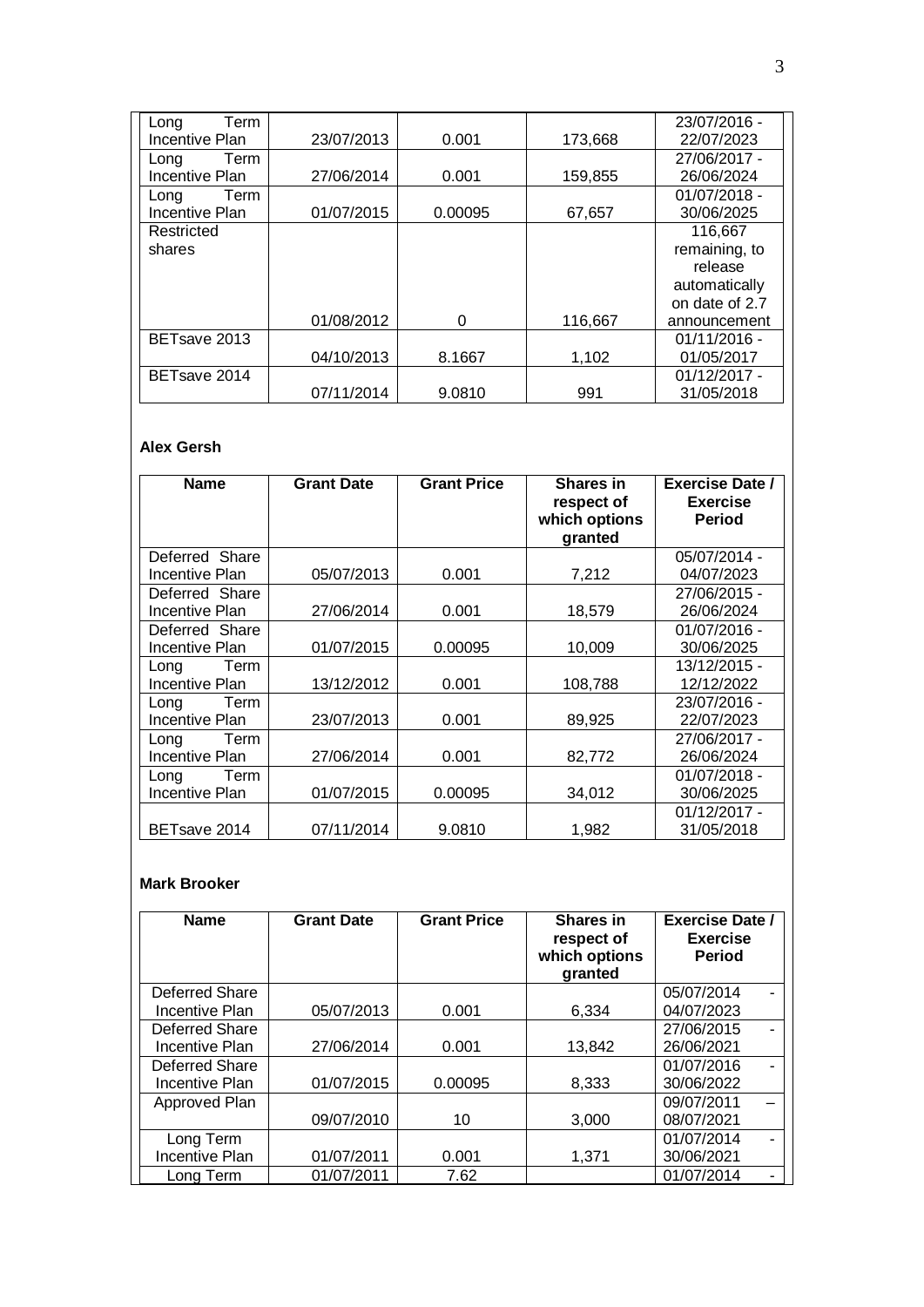| Incentive Plan        |            |         | 949    | 30/06/2021 |  |
|-----------------------|------------|---------|--------|------------|--|
| Long Term             |            |         |        | 01/08/2015 |  |
| Incentive Plan        | 01/08/2012 | 0.001   | 51,542 | 31/07/2022 |  |
| Long Term             |            |         |        | 23/07/2016 |  |
| <b>Incentive Plan</b> | 23/07/2013 | 0.001   | 49,560 | 22/07/2023 |  |
| Long Term             |            |         |        | 01/04/2017 |  |
| <b>Incentive Plan</b> | 01/04/2014 | 0.001   | 30,000 | 30/04/2021 |  |
| Long Term             |            |         |        | 27/06/2017 |  |
| <b>Incentive Plan</b> | 27/06/2014 | 0.001   | 72,426 | 26/06/2021 |  |
| Long Term             |            |         |        | 01/07/2018 |  |
| <b>Incentive Plan</b> | 01/07/2015 | 0.00095 | 29,760 | 30/06/2022 |  |
| Restricted            |            |         |        | 01/12/2012 |  |
| Share Plan            | 09/07/2010 |         | 5,714  | 08/07/2017 |  |
|                       |            |         |        |            |  |

*Details of any open stock-settled derivative positions (including traded options), or agreements to purchase or sell relevant securities, should be given on a Supplemental Form 8 (Open Positions).*

*Details of any securities borrowing and lending positions or financial collateral arrangements should be disclosed on a Supplemental Form 8 (SBL).*

# **4. OTHER INFORMATION**

### **(a) Indemnity and other dealing arrangements**

**Details of any indemnity or option arrangement, or any agreement or understanding, formal or informal, relating to relevant securities which may be an inducement to deal or refrain from dealing entered into by the party to the offer making the disclosure or any person acting in concert with it:**

*Irrevocable commitments and letters of intent should not be included. If there are no such agreements, arrangements or understandings, state "none"*

None

# **(b) Agreements, arrangements or understandings relating to options or derivatives**

**Details of any agreement, arrangement or understanding, formal or informal, between the party to the offer making the disclosure, or any person acting in concert with it, and any other person relating to:**

**(i) the voting rights of any relevant securities under any option; or**

**(ii) the voting rights or future acquisition or disposal of any relevant securities to which any derivative is referenced:**

*If there are no such agreements, arrangements or understandings, state "none"*

None

### **(c) Attachments**

### **Are any Supplemental Forms attached?**

| <b>Supplemental Form 8 (Open Positions)</b> | No |
|---------------------------------------------|----|
| <b>Supplemental Form 8 (SBL)</b>            | No |